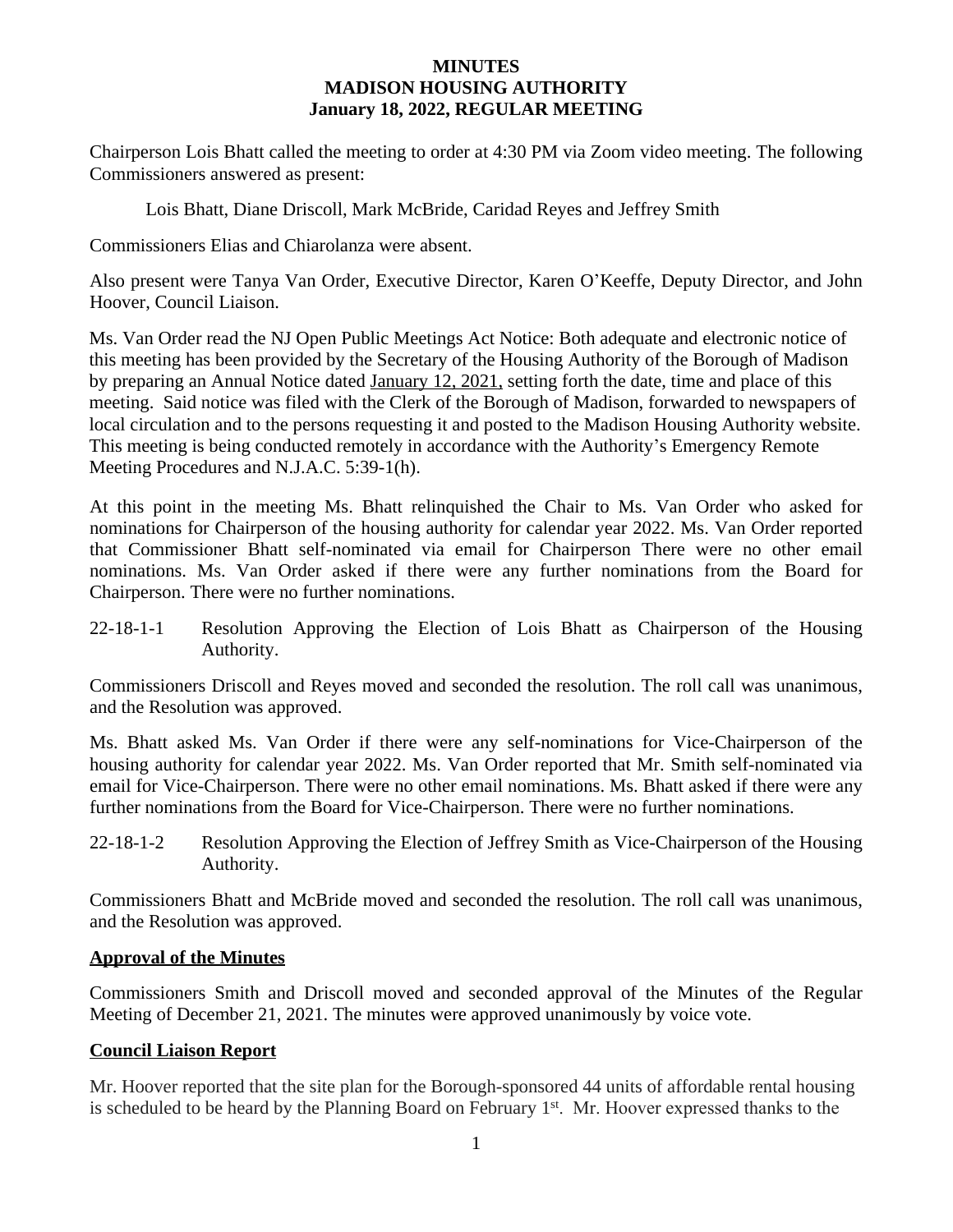MHA for allocating eight (8) Project-Based Vouchers to the project, which will provide 30 units of housing on Walnut Street (Civic Center to be demolished) and 14 units on Community Place. RPM Development Group submitted a \$425,000.00 HOME grant and will apply for 4% Low Income Housing Tax Credits from the New Jersey Housing & Mortgage Finance Agency once the site plan is approved. Construction is anticipated to start in August 2022.

A Conditional Judgement of Repose from Superior Court Judge Michael Gaus has been secured and Borough planners are working with the MHA and HQM to address one open issue (bedroom and unit mix) which, when resolved, will allow the Court to issue a Final Judgement of Repose providing the Borough immunity from Builder Remedy litigation through July 2025. The lead attorney for the Fair Share Housing Center, Mr. Bassam Gergi, resigned recently and the Borough has requested an introductory meeting with his replacement.

Lastly, Mr. Hoover reported that the Borough is working cooperatively with the leadership of Drew University to monetize non-academic property resources to financially stabilize the university. To that end the Borough rezoned the Copper Beech Condominium Development allowing Drew to sell 28 vacant condominium units for \$9,000,000.00. Borough planners are working with Drew's planners on rezoning of portions of the Drew campus perimeter.

#### **Report of Chairperson**

Ms. Bhatt welcomed our new Council Liaison Mr. Hoover and expressed our commitment to working with the Borough to increase the supply of affordable homes within the requirements of the Borough's Mt. Laurel Housing settlement with Fair Share Housing.

Ms. Bhatt also reminded the Board that communication with the Borough Council regarding Authority related matters should be handled through the MHA Chairperson and the Council Liaison

#### **Report of Executive Director**

Ms. Van Order noted that the Board package includes the formal introduction of the 2022 operating budget. Once introduced by resolution, the budget will be submitted to the New Jersey Department of Community Affairs for review. After addressing any corrections, they require, the Board will formally adopt the budget.

Ms. Van Order reported that HUD renewed our Family Self-Sufficiency grant for 2022 with an increase from \$72,000 to \$79,200. This is a grant that we have in partnership with the Morristown Housing Authority.

Regarding the residual flooding from Hurricane Ida, Ms. Van Order noted that she continues to work with FEMA to recover our \$5000 insurance deductible. Initially we had hoped to apply for remediation funding, but our circumstances do not qualify because we have fully repaired the boiler plant. We will continue to seek funding to identify and address the conditions that contributed to the losses in the senior building boiler plant.

Ms. Van Order noted that she will be conducting a file review at the Summit Housing Authority in MHA's capacity as their RAD PBV contract administrator and reminded the Board that last year we increased our share of Summit's administrative fee to 50% to reflect the substantial time required to support their staff, track HAP payments, manage all HUD reporting, coordinate inspections, obtain rent reasonableness studies and review the annual OCAP adjustment.

Lastly, Ms. Van Order reported that she continues to reach out to HUD Washington's Office of Recapitalization regarding our request for a partial release from the RAD Use Agreement that would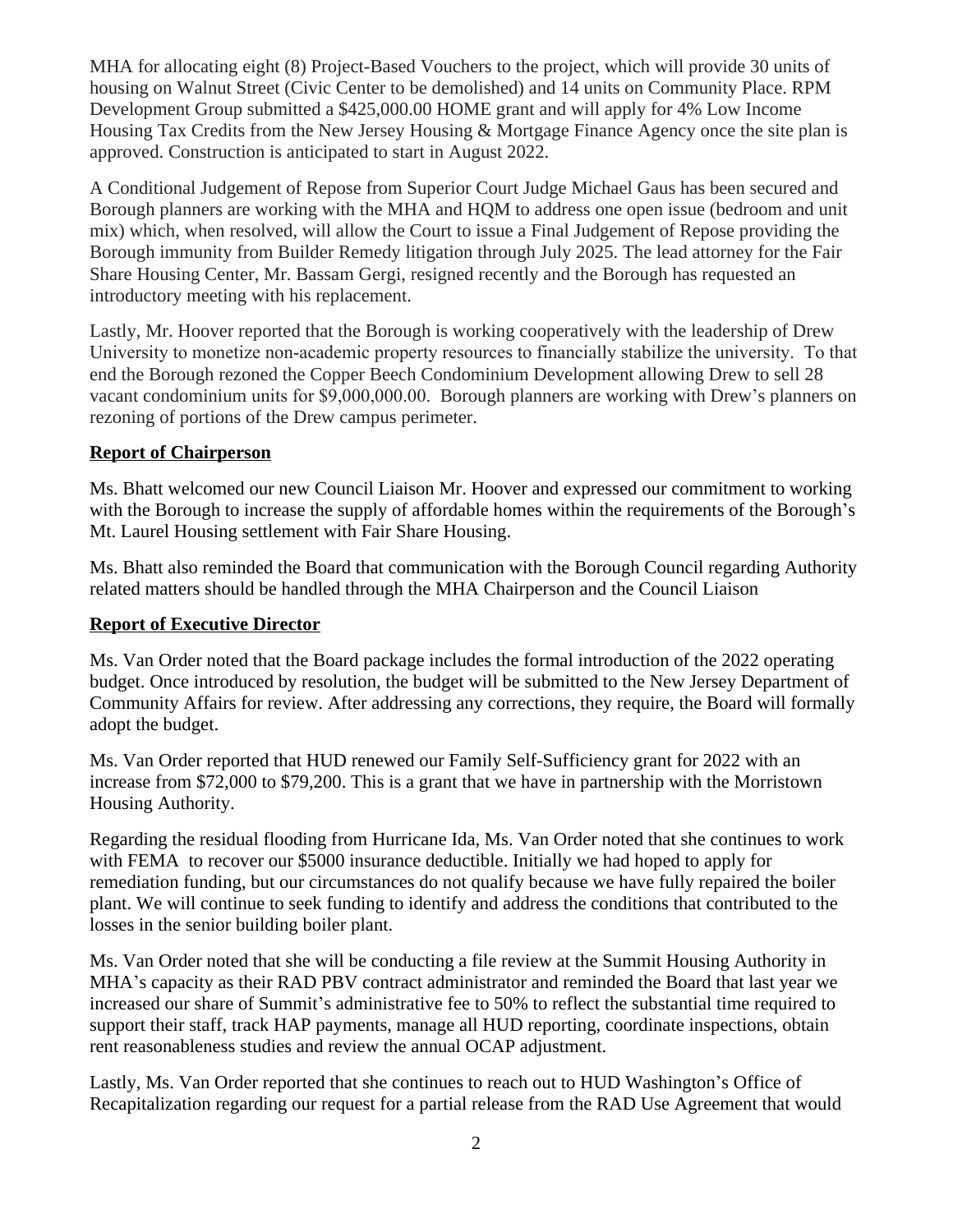allow us to subdivide the property and build additional affordable homes. In a recent email Cheryl Fox expressed enthusiasm for our incentive and planned projects while at the same time referencing additional documents needed to complete their review and anticipated approval of our request.

# **Report of Deputy Director**

Ms. O'Keeffe reported that with two lease ups this month at the senior building we are currently fully leased. There is one scheduled lease up at the scatter site and two additional units are in turnover.

Ms. O'Keeffe stated that on 1/19/2022 she and Julio Duque, MHA Maintenance Supervisor will accompany Madison Fire Captain, Ed Nunn, as he conducts a fire safety inspection at the senior building. Captain Nunn will also do a fire safety presentation at the senior building in the afternoon.

Ms. O'Keeffe reported that the United Way will be providing free income tax preparation support to our families and seniors beginning 2/1/2022. The United Way has trained IRS-certified tax preparers who will review all documents and communicate through video chat or by phone.

Zufall Health Center continues to provide weekly health programming on Tuesdays at the senior building. Interfaith Food Pantry continues to supply supplemental food bags to seniors at Chateau Thierry who sign up for their services. Both of these programs are very popular with our senior residents.

Ms. O'Keeffe additionally reported that the Thursday Morning Club from the Madison Community House donated knitted winter gear to residents at the senior building.

# **Committee Reports**

**Personnel:** Ms. Bhatt reported that the Personnel Committee met to conduct the annual review of the Executive Director, Ms. Van Order, noting that the committee was pleased with her accomplishments and growth in her first year.

**Strategic Planning:** Ms. Bhatt reported that the Strategic Planning Committee will provide an updated report at the next Board meeting taking into consideration the prior Board discussion.

**Finance:** Mr. McBride reported that the Finance Committee met with the Authority's fee accountant, Bill Katchen, to review the proposed 2022 budget. Mr. McBride noted that it is a conservative, near break-even budget reflecting a roll forward of the priorities of the prior budget. These priorities include the increase to the Reserve & Replacement account, capital improvements corresponding with the RAD Physical Needs Assessment study and upgrades to units at turnover.

While the FYE  $3/31/21$  audit is not finalized due to delays in New Jersey OPEB financial reporting, the draft audit indicates that we will realize a surplus. The 2022 budget projects a smaller surplus due to capital improvements and the increase to the R&R account.

Lastly, Mr. McBride noted that there are some HUD constraints on our current operating reserves, which will be resolved with the final closeout of the Authority's former public housing program. Mr. McBride noted that, while it will be beneficial to the Authority to have access to these reserves for creating new housing opportunities, there are other viable sources of revenue for development, including HOME funds, Borough Affordable Housing Trust funds and national housing trust funds targeted specifically to small scale developments.

# **Public Comment**

None.